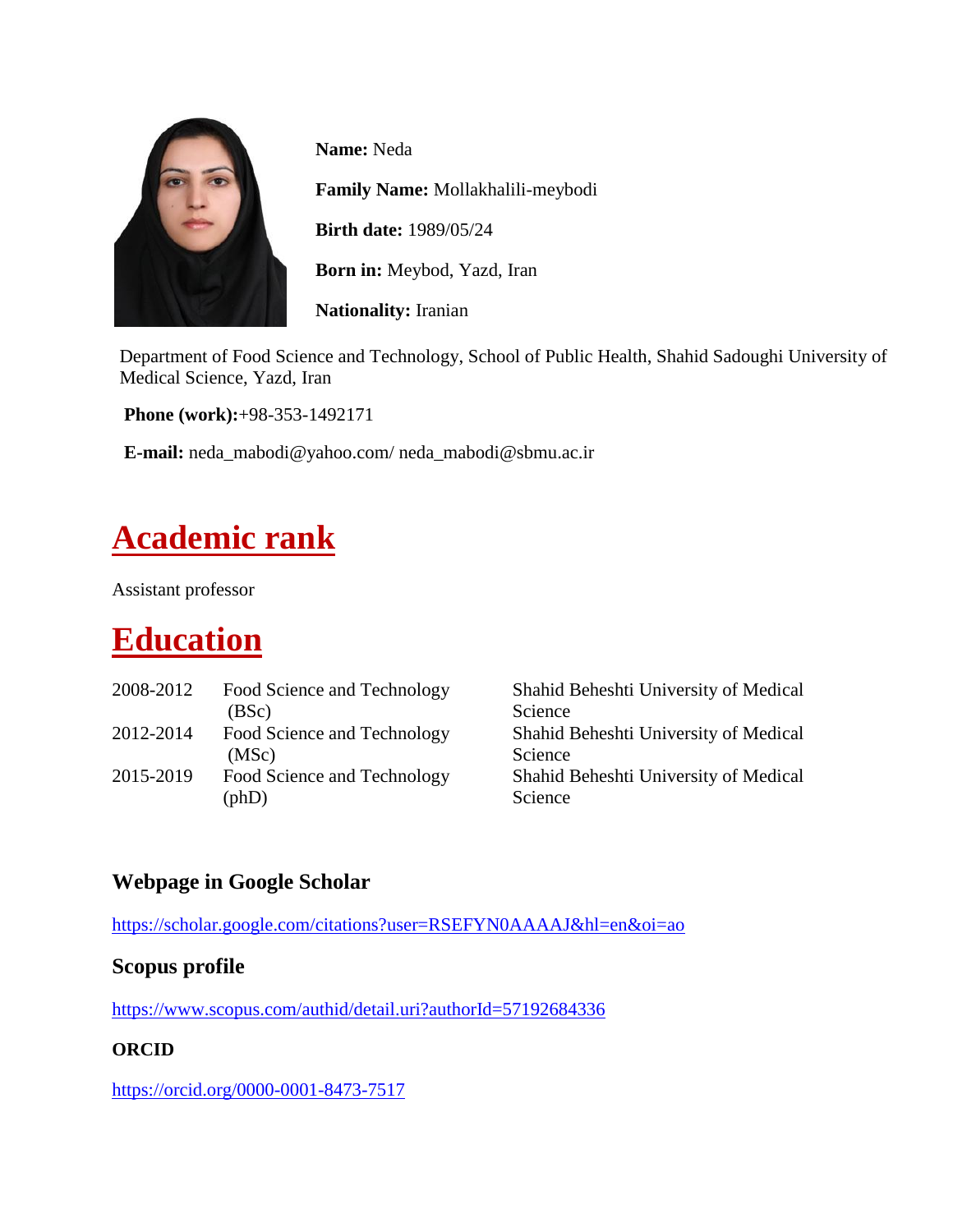# **Publication**

### **Chapter of book:**

**Mollakhalili Meybodi, N**.; Ebrahimi, M. T.; Mortazavian, A. M., Ethnic fermented foods and beverage of Iran. In Ethnic Fermented Foods and Alcoholic Beverages of Asia, Springer: 2016; pp 309-322.

### **Articles:**

1. **Mollakhalili-Meybodi N**, Yousefi M, Nematollahi A, Khorshidian N. Effect of atmospheric cold plasma treatment on technological and nutrition functionality of protein in foods. European Food Research and Technology. 2021.1-1[6 .https://doi.org/10.1007/s00217-021-03750-w](https://doi.org/10.1007/s00217-021-03750-w)

2. Nematollahi A, **Mollakhalili Meybodi N**, Mousavi Khaneghah A. An overview of the combination of emerging technologies with conventional methods to reduce acrylamide in different food products: Perspectives and future challenges. Food Control. 2021;127:108144.

3. Mirza Alizadeh A, Hosseini H, **Mollakhalili Meybodi N**, Hashempour-Baltork F, Alizadeh-Sani M, Tajdar-oranj B, et al. Mitigation of potentially toxic elements (PTEs) in food products by probiotic bacteria: a comprehensive review. Food Research International. 2021:110324.

4. **Mollakhalili-Meybodi N**, Khorshidian N, Nematollahi A, Arab M. Acrylamide in bread: a review on formation, health risk assessment, and determination by analytical techniques. Environmental Science and Pollution Research. 2021;28(13):15627-45

5. **Mollakhalili Mybodi, Neda,** Amir Mohammad Mortazavian, Leila Mirmoghtadaei et al.,. Microbial Transglutaminase Application in Wheat Bread Industry: a Review. Current Nutrition and Food Sciences (2021).(Accepted)

6. **Mollakhalili Mybodi, Neda,** Amir Mohammad Mortazavian, Masoumeh Arab, and Amene Nematollahi. Probiotic viability in yoghurt: A review of influential factors. International Dairy Journal (2020): 104793.

7. **Mollakhalili Meybodi N,** Mortazavian AM, Mirmoghtadaie L, Hosseini SM, Yasini SA, Azizi MH, et al. Effects of Microbial Transglutaminase and Fermentation Type on Improvement of lysine Availability in Wheat Bread: A Response Surface Methodology. Applied Food Biotechnology.2019; 6(3):151-164.

8. **Mollakhalili Meybodi N**, Mirmoghtadaie L, Sheidaei Z, Mortazavian AM. Wheat Bread: Potential Approach to Fortify its Lysine Content. Current Nutrition & Food Science. 2019;15(7):630-7

9. Arab M, Razavi SH, Hosseini SM, Nayebzadeh K, **Mollakhalili Meybodi N**, Khanniri E, et al. Production and characterization of functional flavored milk and flavored fermented milk using microencapsulated canthaxanthin. LWT. 2019;114:108373.

10. Bagheripoor N, Khoshgozaran-Abras S, Sohrabvandi S, Khorshidian N, Mortazavian AM, **MollaKhalili Meybodi N,** et al. Application of Active Edible Coatings to Improve the Shelf-life of Cheese. Food Science and Technology Research. 2018;24(6):949-62.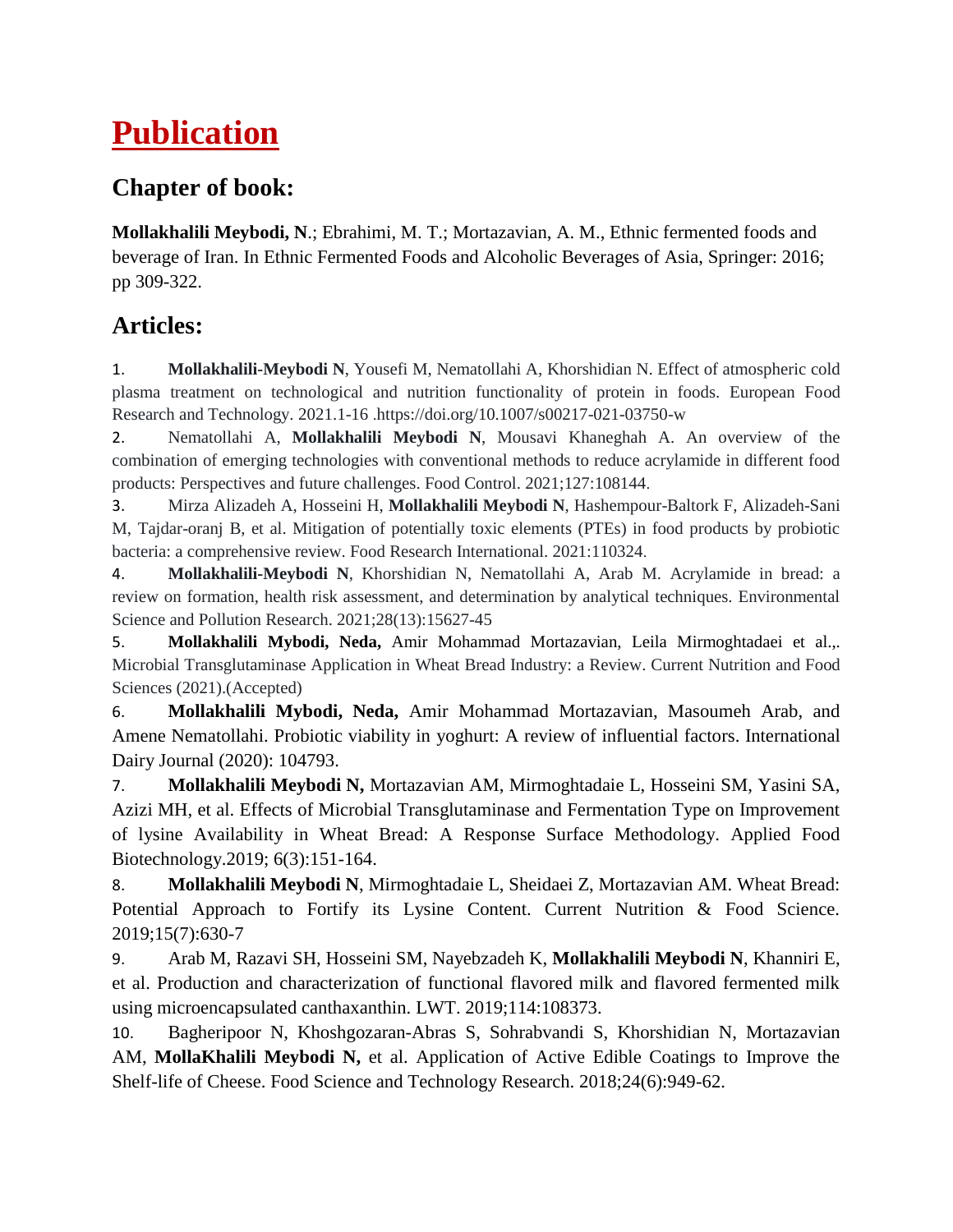11. **Mollakhalili Meybodi, N**.; Mortazavian, A. M.; Monfared, A. B.; Sohrabvandi, S.; Meybodi, F. A., Phytochemicals in cancer prevention: a review of the evidence. Iranian Journal of Cancer Prevention 2017, 10(1).

12. **Mollakhalili Meybodi, N**.; Mortazavian, A. M.; da Cruz, A. G.; Mohammadi, R., Probiotic supplements and food products: comparison for different targets. Applied Food Biotechnology 2017, 4 (3), 123-132.

13. **Mollakhalili Meybodi, N**.; Mohammadifar, M. A.; Farhoodi, M.; Skytte, J. L.; Abdolmaleki, K., Physical stability of oil-in-water emulsions in the presence of gamma irradiated gum tragacanth. Journal of Dispersion Science and Technology. 2017, 38 (6), 909-916.

14. Balthazar, C.; Pimentel, T.; Ferrão, L.; Almada, C.; Santillo, A.; Albenzio, M.; **Mollakhalili Meybodi, N**.; Mortazavian, A.; Nascimento, J.; Silva, M., Sheep milk: Physicochemical characteristics and relevance for functional food development. Comprehensive Reviews in Food Science and Food Safety 2017, 16 (2), 247-262.

15. Mortazavian, A. M.; **Mollakhalili Meybodi, N**., Medicinal Food Products; a New Approach from Ordinary Foods to Medicine. Iranian journal of pharmaceutical research: 2016, 15 (1), 1.

16. Ferrão, L.; Silva, E.; Silva, H.; Silva, R.; **Mollakhalili Meybodi, N**.; Granato, D.; Freitas, M.; Silva, M.; Raices, R.; Padilha, M., Strategies to develop healthier processed cheeses: Reduction of sodium and fat contents and use of prebiotics. Food Research International. 2016, 86, 93-102.

17. Abdolmaleki, K.; Mohammadifar, M. A.; Mohammadi, R.; Fadavi, G.; **Mollakhalili Meybodi, N**., The effect of pH and salt on the stability and physicochemical properties of oil-inwater emulsions prepared with gum tragacanth. Carbohydrate polymers 2016, 140, 342-348.

18. **Mollakhalili Meybodi, N**.; Mohammadifar, M.; Feizollahi, E., Gluten-free bread quality: a review of the improving factors. Journal of food quality and hazards control 2015, 2 (3), 81-85.

19. **Mollakhalili Meybodi, N**.; Mohammadifar, M., Microbial exopolysaccharides: a review of their function and application in food sciences. Journal of food quality and hazards control 2015, 2 (4), 112-117.

20. **Mollakhalili Meybodi, N**.; Mohammadifar, M.; Abdolmaleki, K., Effect of dispersed phase volume fraction on physical stability of oil-in-water emulsion in the presence of gum tragacanth. Journal of food quality and hazards control 2014, 1 (4), 102-107.

21. **Mollakhalili Meybodi, N**.; Mohammadifar, M., Effect of irradiated gum Tragacanth on rheological properties of oil in water emulsion. Journal of food quality and hazards control 2014, 1 (2), 46-51.

22. **Mollakhalili Meybodi, N**.; Mohammadifar, M.; Naseri, A., Effective factors on the stability of oil-in-water emulsion based beverage: a review. Journal of food quality and hazards control 2014, 1 (3), 67-71.

23. **Mollakhalili Meybodi N**, Mohammadi Far M A, Abdol Maleki K. Effect of irradiated Gum Tragacanth on the stability of oil in water emulsion. FSCT. 2016; 13 (52) :13-24.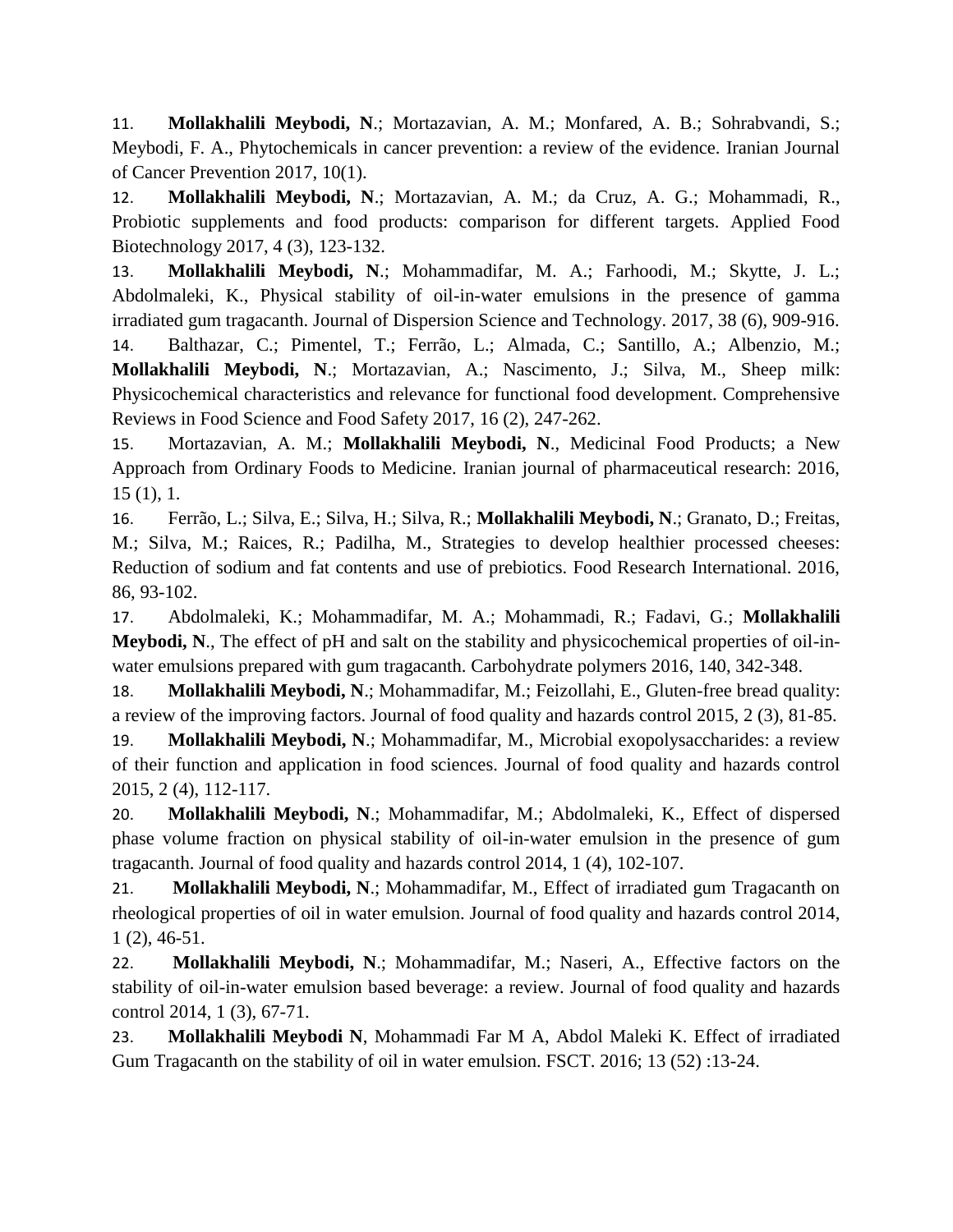24. **Mollakhalili Meybodi N**, Mohammadifar MA. Effect of irradiation on functional properties of Gum Tragacanth. Tolooe Behdasht. 2017; 15(6): 120-134.

### **Research interests**

Food chemistry

Cereal Science

Functional foods

# **Skills and Qualification Language**

#### **English Level:** Upper Intermediate

#### **Computer:** Word

Power point

Excel

Spss

Design Expert

Rheoplus

#### **Research:** Browsing in scientific databases

Writing paper

Editing the paper text

Design of Experiment

Research and development

#### **Technical skills:** Food product development

Farinograph

Rheometer